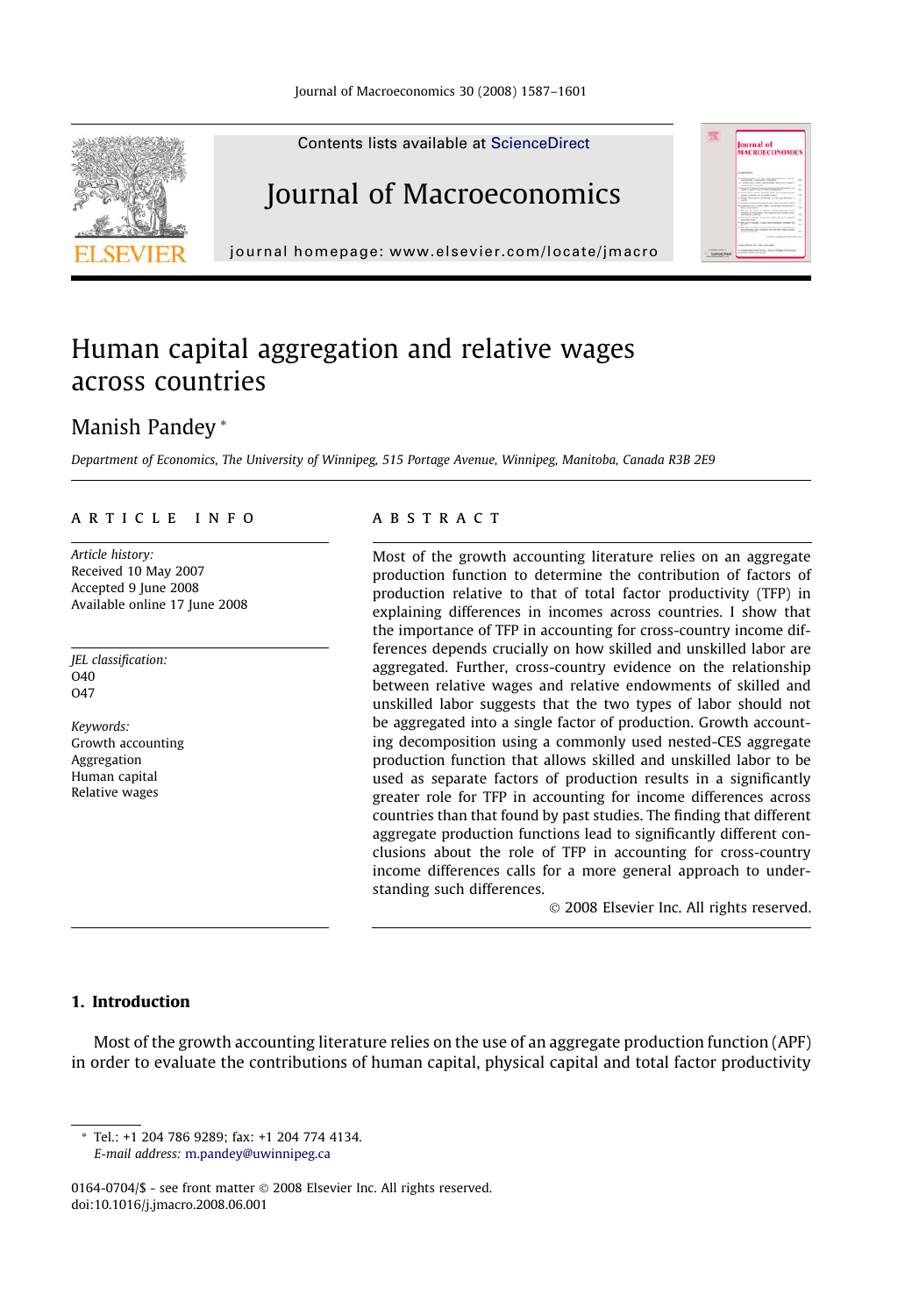(TFP) to differences in incomes across countries.<sup>1</sup> In this paper, I show that the relative importance of TFP in accounting for cross-country income differences depends crucially depends on how skilled and unskilled labor are aggregated.

Previous studies, such as [Klenow and Rodríguez–Clare \(1997\) and Hall and Jones \(1999\),](#page--1-0) aggregate skilled and unskilled labor into a single factor of production, human capital, when evaluating the importance of TFP. To begin with, I show that the importance of TFP depends on the value of the substitution parameter used for the aggregation by these studies.<sup>2</sup> To do so, using data for 51 countries, I consider a growth accounting exercise similar to that of [Hall and Jones \(1999\)](#page--1-0) under different values for the substitution parameter and, for each country, compute TFP relative to that of the US. $3$  Relative TFP for all countries increases when the substitution parameter is decreased from 1 (skilled and unskilled labor are perfect substitutes) to 0.75 (imperfect substitutes), indicating that the degree of substitutability between skilled and unskilled labor plays a crucial role for determining the importance of TFP in accounting for cross-country income differences.<sup>4</sup>

Given the importance of the substitution parameter for the aggregate production function used in the above exercise, it becomes imperative to determine the value of the parameter that should be used for the aggregation. Using cross-country data, I plot the logarithm of relative wages against the logarithm of the ratio of the two types of labor and find that the slope, which provides an estimate of the substitution parameter for this particular aggregation, varies systematically with GDP per worker: low income countries have a steeper slope than high income countries.<sup>5</sup> In other words, the relation between relative wages and relative endowments of skilled and unskilled labor varies systematically across countries.6 This evidence suggests that aggregation of the two types of labor into a single factor of production using a common substitution parameter will not be able to match this systematic cross-country difference in the relationship between relative wages and relative endowments of skilled and unskilled labor.

A natural question to ask, then, is whether using aggregate production functions that allow for skilled and unskilled labor to be used as separate inputs for growth accounting would lead to conclusions that differ from those obtained by [Hall and Jones \(1999\).](#page--1-0) The two-level or nested-CES class of aggregate production functions provide a generalization of the aggregation used by Hall and Jones.<sup>7</sup> Based on estimates obtained using data for the US ([Krusell et al., 2000](#page--1-0)) and cross-country panel data [\(Duffy et al., 2004](#page--1-0)), the literature on capital-skill complementarity has argued in favor of one nesting of this class of production functions. I employ this preferred APF for the growth accounting exercise and investigate whether doing so results in significant changes in the importance of TFP in explaining cross-country income differences.

When aggregating the two types of labor into a single input, for the Hall and Jones growth accounting exercise, the labor share of income is assumed to be constant across countries while country-specific relative wages of skilled and unskilled labor are used to compute the relative efficiency of the two types of labor. To ensure comparability of results with the previous exercise, for the preferred variant of the nested-CES APF, I use estimates of the substitution parameters from [Duffy et al. \(2004\)](#page--1-0) and

<sup>&</sup>lt;sup>1</sup> The debate whether factors of production or TFP contribute more to explaining differences in incomes across countries is not only important for designing policies to reduce these large differences but also for examining whether exogenous (augmented Solow model used by [Mankiw et al., 1992](#page--1-0)) or endogenous growth models should be used for understanding such differences. For a detailed discussion see [Klenow and Rodríguez–Clare \(1997\).](#page--1-0)

 $2$  Given the lack of consensus for how skilled labor should be defined, all the analysis in the paper is based on two different definitions of skilled labor. Definition 1 defines skilled labor as those who have completed primary level of schooling while definition 2 defines skilled as those who have completed secondary level of schooling.

<sup>&</sup>lt;sup>3</sup> When aggregating skilled and unskilled labor to construct human capital, both [Klenow and Rodríguez–Clare \(1997\) and Hall](#page--1-0) [and Jones \(1999\)](#page--1-0) assume perfect substitutability between the two types of labor.

<sup>4</sup> A low value for the parameter (a low elasticity of substitution) implies large differences in human capital stocks across countries, and this lowers the differences in TFP required to account for cross-country income differences.

<sup>5</sup> This systematic cross-country difference holds for both the definitions of skilled labor that I consider.

 $6$  A similar systematic difference in the relation between relative wages and relative endowments between low income and high income countries has been documented by [Acemoglu \(2003\)](#page--1-0). Investigating the role of capital-skill complementarity, [Chmelarova](#page--1-0) [and Papageorgiou \(2005\) and Henderson \(2005\)](#page--1-0) find similar cross-country systematic differences in the substitutability between capital and the two types of labor.

<sup>7</sup> Nested-CES production functions were first introduced by [Sato \(1967\)](#page--1-0) and have recently been used to evaluate the role of capital-skilled complementarity (see, for example, [Duffy et al., 2004, Krusell et al., 2000](#page--1-0) among others).